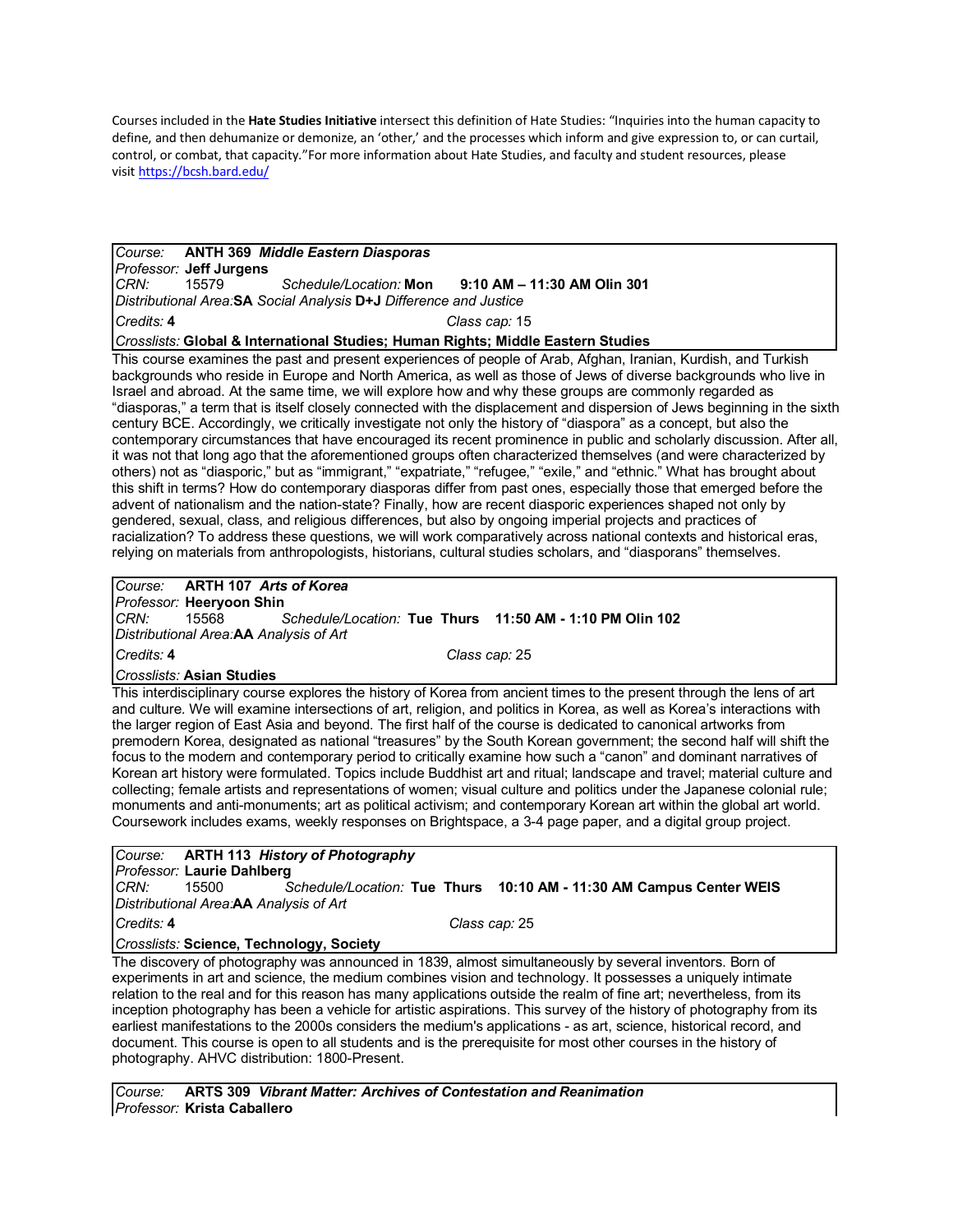### *CRN:* 15926 *Schedule/Location:* **Wed 3:30 PM - 6:30 PM New Annandale House** *Distributional Area:***PA** *Practicing Arts Credits:* **4** *Class cap:* 12

*Crosslists:* **Experimental Humanities**

This advanced course will investigate the "aliveness" of archives and collections and what political theorist Jane Bennett describes as vibrant matter – that capacity of things "to act as quasi agents or forces with trajectories, propensities, or tendencies of their own." We will take up this idea of archives and collections as a kind of lively, vibrant matter while simultaneously exploring ways they reveal which bodies and whose histories matter. Students will work in the media of their choosing to create artwork utilizing archives as a tool for both contestation and reanimation. Alongside this creative making will be an examination of key theoretical texts with emphasis on those that center indigenous scholarship and BIPOC artists. As such, course readings, active participation in class discussions as well as group critique will be key to our investigation. Topics will include: collective memory and erasure; repatriation and decolonization; fragmentation and digital accumulation; the collection and indexing of other species; agency and control. An integral component of this course will also include site-visits to both on and offcampus archives such as the Associated Press in NYC, Hudsonia at the Bard College Field Station, and local historical societies. Prerequisite: at least one 200 level practicing arts course.

|                                                                                                                   |                                      | <b>ICourse: ECON 212 Health Economics</b> |  |                                                       |  |
|-------------------------------------------------------------------------------------------------------------------|--------------------------------------|-------------------------------------------|--|-------------------------------------------------------|--|
|                                                                                                                   | I <i>Professor: M</i> ichael Martell |                                           |  |                                                       |  |
| ICRN:                                                                                                             | 15586                                |                                           |  | Schedule/Location: Mon Wed 5:10 PM - 6:30 PM Olin 301 |  |
|                                                                                                                   |                                      | Distributional Area. SA Social Analysis   |  |                                                       |  |
| Credits: 4                                                                                                        |                                      |                                           |  | Class cap: 16                                         |  |
| This course investigates boolth, health care convices and related policies from an essenceir perspective. We will |                                      |                                           |  |                                                       |  |

This course investigates health, health care services and related policies from an economic perspective. We will cover theories of the production, supply and demand for health and health care services with special emphasis on the theoretical implications for policy, particularly in the United States. We will approach the determinants and policy implications of health and health care services through neoclassical as well as alternative schools of thought. As such, students will develop an understanding of the politics, social context and production of health and wellbeing. The course will equip students with the analytical tools necessary for continued intellectual engagement in research and debates surrounding the economics of health. Students will study competing perspectives on the ability of markets to efficiently and equitably provision health care services, the determinants of racial inequalities in health, and linkages between health and the structure of the economy. We will cover economic theories related to health, such as the economics of information, in addition to institutional approaches that highlight the role of history, context, and politics. As such, we will pay special attention to the historical development of health care services in the U.S. to provide an institutional account of the economic, historical and political aspects involved with the current health services market. The course will pay special emphasis to the application of the analytical tools developed in class to current trends and debates in the U.S. For example, we will critically investigate the causes, consequences, and potential remedies for the uneven burden of COVID-19 across society as well as the political economy of pharmaceutical markets as they relate to the production and distribution of vaccines and other drugs. We will also assess the widespread use of cost-benefit analysis in the implementation of federal rules and policies addressing public health. We will discuss current healthcare reform proposals including cost control mechanisms as well as those to address issues of equity and ethics in access to (and delivery of) health care. Prerequisite: ECON 100

### *Course:* **ECON 227** *The Right to Employment*

*Professor:* **Pavlina Tcherneva**

*CRN:* 15588 *Schedule/Location:* **Mon Wed 10:10 AM – 11:30 AM Campus Center WEIS** *Distributional Area:***SA** *Social Analysis* **D+J** *Difference and Justice Credits:* **4** *Class cap:* 20

*Crosslists:* **Africana Studies; American Studies; Environmental & Urban Studies; Human Rights; Sociology**

In 1944, President Franklin Delano Roosevelt warned, "People who are hungry and out of a job are the stuff of which dictatorships are made." Today, the COVID-19 crisis and mass unemployment have once again exposed the pervasive pathologies in the economy, such as inequality, poverty, and discrimination that reproduce systemic racial, gender and environmental injustice. Roosevelt responded to the economic calamity of his time—the Great Depression—with far-reaching economic policies and an appeal for what he called a Second (Economic) Bill of Rights that led with the right to decent and remunerative employment. "Jobs for All" was a signature demand during the Civil Rights era, when Martin Luther King, Jr. and Coretta Scott King insisted that unemployment is a key force for racial subjugation. Today, the Job Guarantee has been called perhaps the most crucial component of the Green New Deal Resolution, a program that ensures a just transition for all workers and an antidote to systemic racial and gender discrimination that emerges from labor markets. This interdisciplinary course traces the history of the struggle to secure the right to employment for all. It will focus on the economic, legal, and policy developments in the United States, and will introduce students to some international policy initiatives and innovative programs. A key question for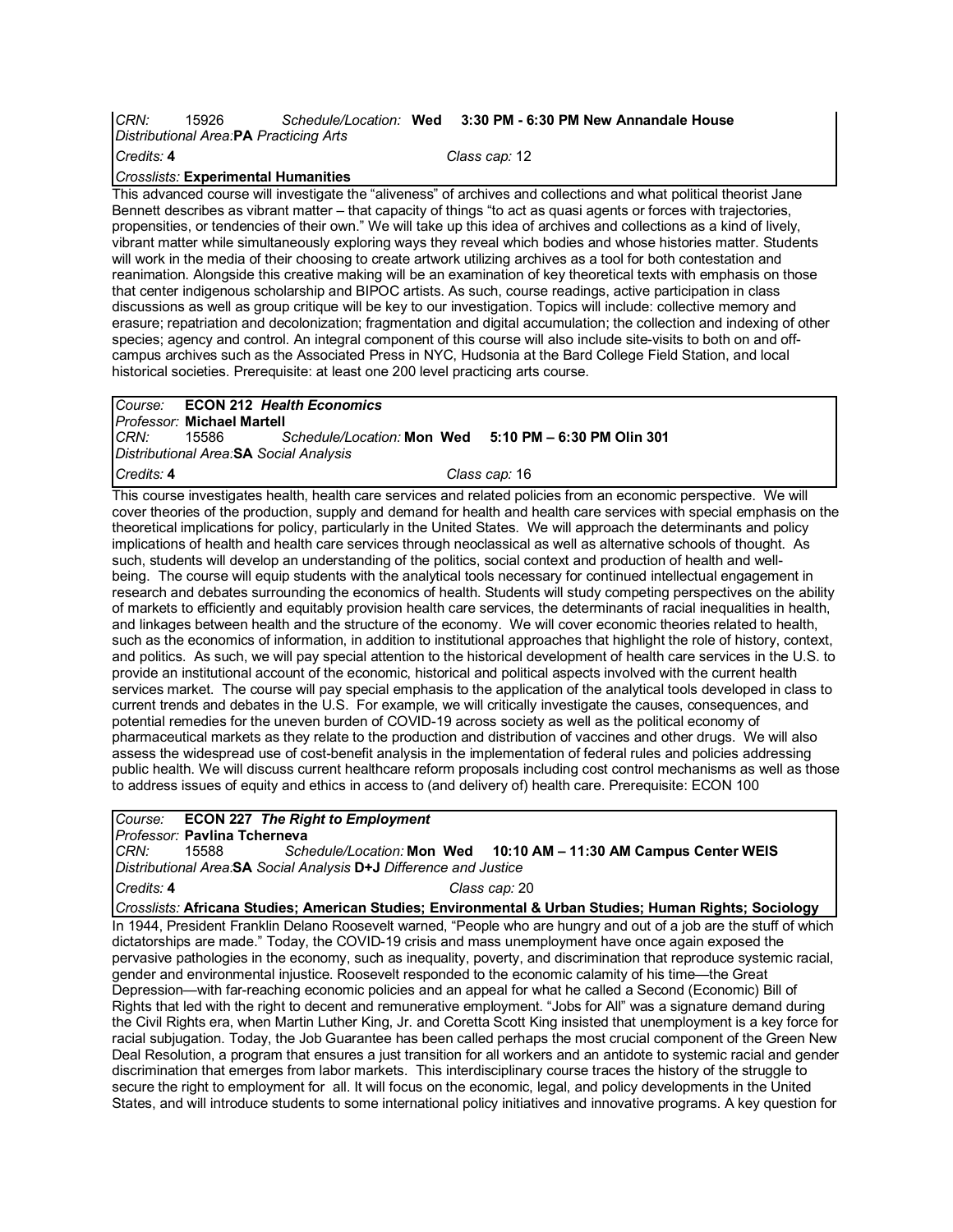discussion is whether these proposals and concrete policies have advanced the goal of equity and economic justice. Students will read legislative documents, economic analyses, policy proposals, and program reviews. This course is part of the Racial Justice Initiative, an interdisciplinary collaboration among students and faculty to further the understanding of racial inequality and injustice in the United States and beyond.

#### *Course:* **GER 214** *What Makes Us Think? Critical Judgment and Moments of Crisis Professor:* **Thomas Bartscherer** *CRN:* 15957 *Schedule/Location:* **Mon Wed 6:40 PM – 8:00 PM Olin 201** *Distributional Area:***MBV** *Meaning, Being, Value Credits:* **4** *Class cap:* 20

What makes us think? And why does that question matter? Our starting point, in exploring these questions, will be Hannah Arendt's last book project, *The Life of the Mind*, in which she asks whether it's possible that the activity of thinking may condition human beings to abstain from evil-doing. She cites the case of Nazi war criminal Adolf Eichmann, whose great moral fault, she argues, was thoughtlessness. We'll read her book on the Eichmann trial (Eichmann in Jerusalem) and follow how in *The Life of the Mind* and related texts she tries to discern what makes us think, and what thinking has to do with ethical, political and aesthetic judgments. We will also read some of Arendt's predecessors and interlocutors, including Plato, Aristotle, Kant, Kafka, Brecht, and Heidegger, and we will look at some recent scholarship on thinking. All readings will be in English. Throughout the semester, we'll also be considering our contemporary moment, looking for and analyzing specific phenomenon—arising in politics, the arts, and everyday life—that make us think. Arendt argues that the activity of thinking may prevent catastrophes in moments of crisis. We shall see what we think about that.

### *Course:* **HIST 136** *Surveying Displacement and Migration in the United States Professor:* **Jeannette Estruth**

*CRN:* 15601 *Schedule/Location:* **Tue Thurs 6:40 PM – 8:00 PM Olin 201** *Distributional Area:***HA** *Historical Analysis* **D+J** *Difference and Justice*

*Credits:* **4** *Class cap:* 22

*Crosslists:* **American Studies; Architecture; Environmental & Urban Studies; Human Rights**

This class will explore the twentieth-century American experience through the exercise of hands-on historical research methods. We will delve into the following themes in United States history: labor and markets, wealth and inequality, ethnic identity and race, and gender and the environment. Our tools of exploration will include readings, discussions, music, journalism, poetry, scholarly articles, digital content, and films. Upon successfully completing the course, students will be able to employ the methods of historical practice to navigate present-day questions related to political and social issues affecting contemporary society. Together, we will learn how to articulate opinions, grounded in history, about the politics, culture, and economics of the global United States.

*Course:* **HIST 197** *India Under Colonial Rule, 1750-1947*

*Professor:* **Rupali Warke** *CRN:* 15661 *Schedule/Location:* **Mon Wed 11:50 AM – 1:10 PM Hegeman 308** *Distributional Area:***HA** *Historical Analysis Credits:* **4** *Class cap:* 20

### *Crosslists:* **Asian Studies; Global & International Studies**

After the demise of the great Mughal empire of India in the eighteenth century, the British gained power which eventually led to two hundred years of colonial rule ruled over South Asia. This course introduces students to the modern history of South Asia between the years 1750 and 1947. Students will learn how South Asia, a region consisting of several contemporary nation-states, came under colonial rule and how the indigenous communities navigated the colonial experience. Some of the main themes that this course explores are – the political rise of the British East India Company (EIC), the influence of western political thought on Indian society, Gandhi's ideology of non-violence, socio-political movements against caste inequality, the emergence of extremist ideologies, and modernist women's movements. Through critical primary and secondary textual as well as audio-visual sources, we will explore questions such as – How could the British rule over a culturally alien people for two hundred years? How did South Asians respond to western modernity? What is the significance of Gandhi in Indian history? What happened to caste during colonialism? What were the causes of political conflict between Hindus and Muslims?

|            |                            | Course: HR 235 Dignity and the Human Rights Tradition |                                                        |
|------------|----------------------------|-------------------------------------------------------|--------------------------------------------------------|
|            | Professor: Roger Berkowitz |                                                       |                                                        |
| CRN:       | 15610 — 156                |                                                       | Schedule/Location: Mon Wed 11:50 AM - 1:10 PM Olin 202 |
|            |                            | Distributional Area.MBV Meaning, Being, Value         |                                                        |
| Credits: 4 |                            |                                                       | Class cap: 22                                          |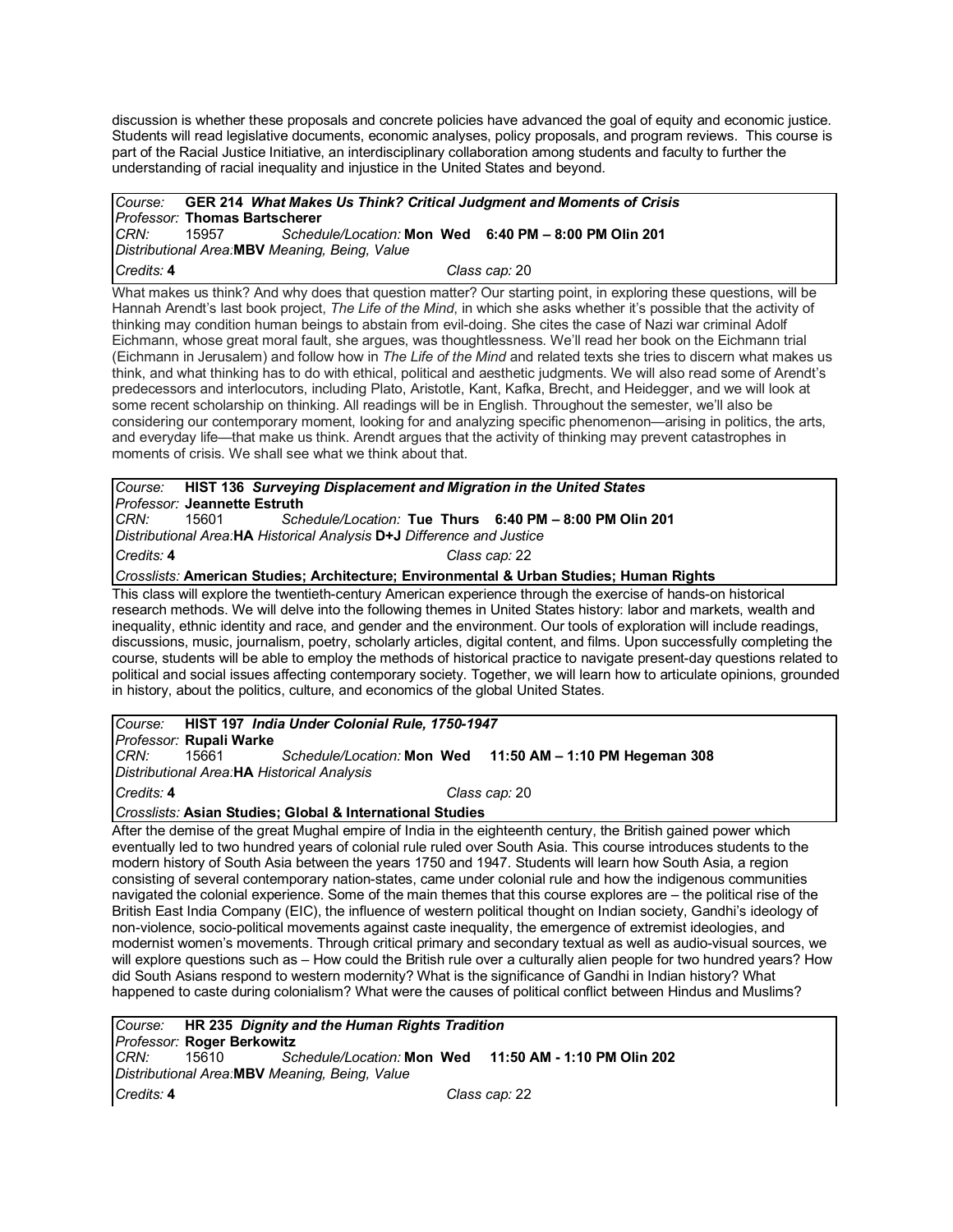### *Crosslists:* **Philosophy; Political Studies**

We live at a time when the claim to human rights is both taken for granted and regularly disregarded. One reason for the disconnect between the reality and the ideal of human rights is that human rights have never been given a secure philosophical foundation. Indeed, many have argued that absent a religiously grounded faith in human dignity, there is no legal ground for human rights. Might it be that human rights are simply well-meaning aspirations without legal or philosophical foundation? And what is dignity anyway? Ought we to abandon talk about dignity and admit that human rights are groundless? Against this view, human rights advocates, international lawyers, and constitutional judges continue to speak of dignity as the core value of the international legal system. Indeed, lawyers in Germany and South Africa are developing a "dignity jurisprudence" that might guarantee human rights on the foundation of human dignity. Is it possible, therefore, to develop a secular and legally meaningful idea of dignity that can offer a ground for human rights? This class explores both the modern challenge to dignity and human rights, the historical foundations of human rights, and modern attempts to resuscitate a new and more coherent secular ideal of dignity as a legally valid guarantee of human rights. In addition to texts including Hannah Arendt's book, The Origins of Totalitarianism, we read legal cases, and documents from international law. This course satisfies the requirement for a core course in the Human Rights Program. This course also satisfies the Philosophy program's Histories of Philosophy requirement. All philosophy majors are required to take two courses fulfilling this requirement, starting with the class of 2025.

# *Course:* **HR 263** *A Lexicon of Migration*

*Professor:* **Peter Rosenblum** *CRN:* 15799 *Schedule/Location:* **Mon Wed 10:10 AM - 11:30 AM Olin 101** *Distributional Area:***SA** *Social Analysis* **D+J** *Difference and Justice Credits:* **4** *Class cap:* 20

### *Crosslists:* **Anthropology; Global & International Studies**

Human Rights core course: Migration is one of the most important and contested features of today's interconnected world. In one way or another, it has transformed most if not all contemporary nation-states into "pluralist," "postmigrant," and/or "super-diverse" polities. And it affects everyone—regardless of their own migratory status. This course examines migration from local, national, and global perspectives, with particular emphasis on the developments that are shaping the perception of crisis in the US and Europe. The course also traces the emergence of new modes of border regulation and migration governance as well as novel forms of migrant cultural production and representation. Above all, it aims to provide students with the tools to engage critically with many of the concepts and buzzwords—among them "asylum," "border," "belonging," "citizenship," and "illegality—"that define contemporary public debates. A Lexicon of Migration is a Bard/HESP (Higher Education Support Program) network course that will collaborate with similar courses at Bard Network colleges, in addition to courses in the Migration Consortium at Vassar, Sarah Lawrence and Bennington.

|                                                                    | Course: HR 269 Slavery, Reconciliation and Repair                   |  |  |  |
|--------------------------------------------------------------------|---------------------------------------------------------------------|--|--|--|
|                                                                    | Professor: Kwame Holmes                                             |  |  |  |
| CRN:                                                               | Schedule/Location: Mon Wed 3:30 PM - 4:50 PM Aspinwall 302<br>15667 |  |  |  |
| Distributional                                                     | <b>SA</b> Social Analysis <b>D+J</b> Difference and Justice         |  |  |  |
| Area:                                                              |                                                                     |  |  |  |
| Credits: 4                                                         | Class cap: 15                                                       |  |  |  |
| Crosslists: Africana Studies; American Studies; Historical Studies |                                                                     |  |  |  |

**(Human Rights Core Course)** How does a society heal from a self-inflicted wound? From 1619 to 1864, American chattel slavery sustained American capitalism at the expense of the mental and physical health of enslaved Africans and their descendents.Ulster county has announced their interest in creating a Truth and Reconciliation Commission to address the "ongoing present" of slavery in their community. As a member of that committee, I am inviting students to participate in our work. In the first third of the semester, students will read the latest scholarship on the racialized injury of slavery and explore the history of African American's efforts to win reparations for those injuries. Students will learn about contemporary efforts to redress the wrong of slavery in the United States and abroad. Finally students will join the work of the commission by researching the history of slavery in the region, and participating in genealogical research on residents with a direct connection the Ulster County's slave past/present. Ultimately, our class will make recommendations to the commission that reflect our understanding of the relationship between reconciliation and reparation.

|                                                               |                                                                    | Course: HR 271 Comparative Settler Colonialism |  |  |  |  |
|---------------------------------------------------------------|--------------------------------------------------------------------|------------------------------------------------|--|--|--|--|
|                                                               | <i>Professor: Ziad Abu-Rish</i>                                    |                                                |  |  |  |  |
| CRN:                                                          | 15668 Schedule/Location: Tue Thurs 11:50 AM - 1:10 PM Olin 301     |                                                |  |  |  |  |
|                                                               | Distributional Area. SA Social Analysis D+J Difference and Justice |                                                |  |  |  |  |
| Credits: 4<br>Class cap: 15                                   |                                                                    |                                                |  |  |  |  |
| Crosslists: Global & International Studies; Political Studies |                                                                    |                                                |  |  |  |  |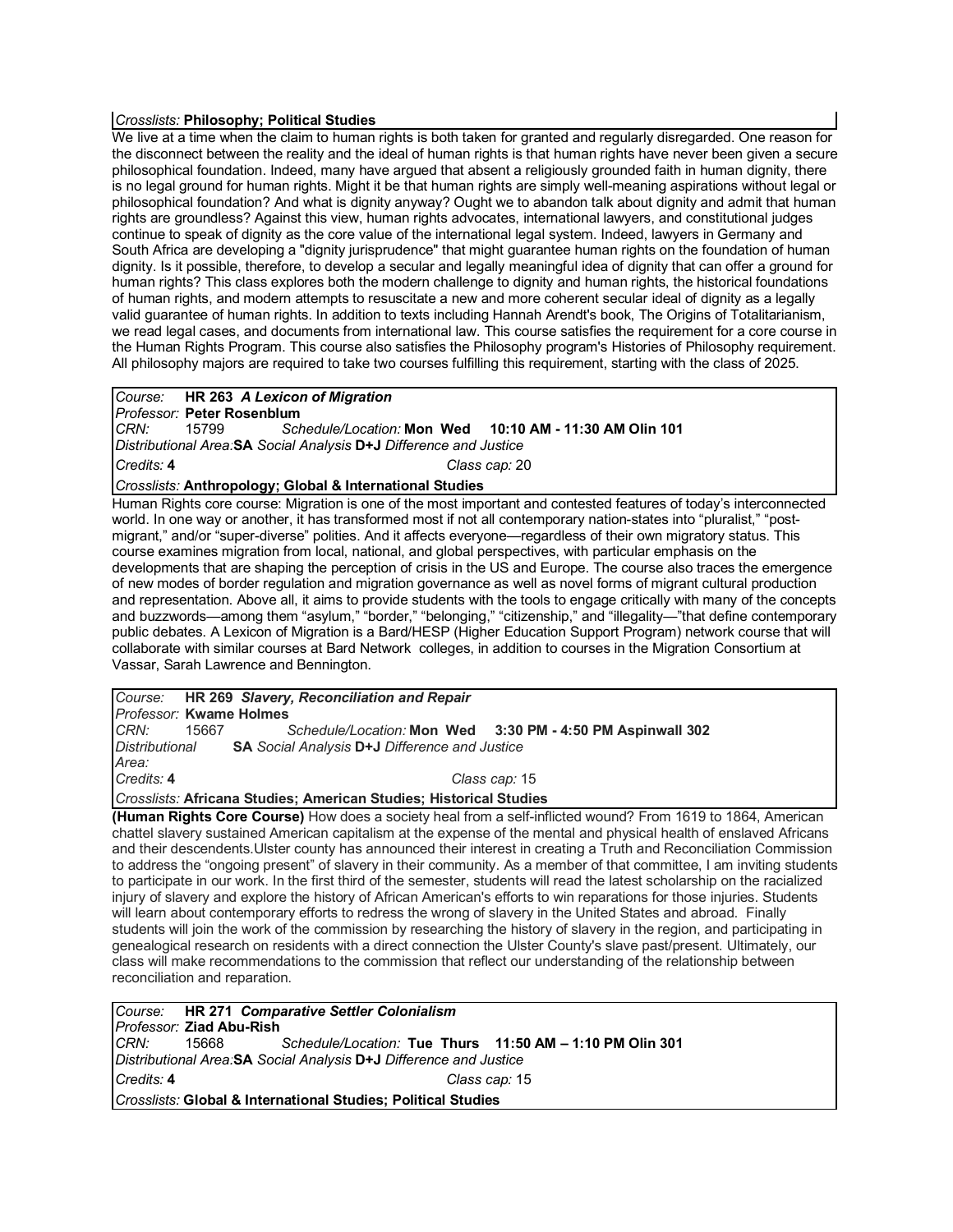This course offers an introduction to settler colonialism as a particular form of colonial rule, process of state formation, and structure of social relations. It begins with a conceptual and theoretical distinction between "settler colonialism" (e.g., the United States, South Africa, and Algeria) and "metropole colonialism" (e.g., British India and French Morocco). The course then shifts to it second part, which explores specific case studies, spending about 1-2 weeks on each case, surveying the most pertinent literature that has adopted the analytic of settler colonialism. Case studies will be determined in consultation with enrolled students, but will primarily draw from any combination of the following potentials: Algeria, Australia, Kenya, Northern Ireland, Palestine, South Africa, and the United States. The final part of the course will attend to the ways in which international law and human rights have historically and contemporarily facilitated and/or challenged settler colonialism as colonial practice or state structure. Students will be expected to provide reading responses, co-create an analytic glossary, and produce a final review essay that analyze two books, each focused on a different settler colonial state.

|                                                                    |       | Course: HR 358 LGBTQ+ Issues/US Education                             |  |  |  |  |
|--------------------------------------------------------------------|-------|-----------------------------------------------------------------------|--|--|--|--|
| Professor: Michael Sadowski                                        |       |                                                                       |  |  |  |  |
| ICRN:                                                              | 15780 | Schedule/Location: Tue Thurs 3:30 PM - 4:50 PM Henderson Computer Ctr |  |  |  |  |
|                                                                    |       | Annex 106                                                             |  |  |  |  |
| Distributional Area. SA Social Analysis D+J Difference and Justice |       |                                                                       |  |  |  |  |
| Credits: 2<br>Class cap: 18                                        |       |                                                                       |  |  |  |  |
| <b>Crosslists: Gender and Sexuality Studies</b>                    |       |                                                                       |  |  |  |  |

This course will examine both the history and contemporary landscape of lesbian, gay, bisexual, transgender, queer, and related (LGBTQ+) issues in U.S. education. Students will explore the legal, political, pedagogical, and empirical questions that have been central to this field over the last three decades, such as: What are the rights of LGBTQ+ students and educators, and what are the obstacles to their being realized? What strategies have been successful in advocacy for more LGBTQ+ positive schools, and what lessons do they hold for future change? What do LGBTQ+ supportive school environments look like, and what does research tell us about their effectiveness? Although K–12 schooling will be the primary focus of the class, we will also examine the landscape of undergraduate education vis-àvis LGBTQ+ issues. As a final project, students will present an "educational change plan," in which they envision how they might contribute to positive change in an area related to this relatively nascent field. **Class will meet for the second half of the semester March 29th – May 24th.**

|                                                                    | Course: HR 387 Documenting Voter Suppression and Exclusion |                                                                  |  |  |  |  |
|--------------------------------------------------------------------|------------------------------------------------------------|------------------------------------------------------------------|--|--|--|--|
|                                                                    | Professor: Lisa Katzman                                    |                                                                  |  |  |  |  |
| CRN:                                                               | 15811                                                      | Schedule/Location: Wed 10:10 AM - 12:30 PM Avery Film Center 117 |  |  |  |  |
| Distributional Area. SA Social Analysis D+J Difference and Justice |                                                            |                                                                  |  |  |  |  |
| Credits: 4                                                         |                                                            | Class cap: 18                                                    |  |  |  |  |

This course will serve to facilitate the creation of a video archive that documents voter suppression and exclusion. The archive will be made available to legislators to use, for example, in congressional hearings supporting voting rights legislation, such as the John Lewis Voting Rights Act and future voting rights bills. To develop an informed context for conducting interviews with elderly Black voting rights stakeholders who benefited from the Voting Rights Act (of 1965), as well as multi-generational stakeholders whose access to voting has been adversely impacted by the Supreme Court's 2013 Shelby County v. Holder decision, we will survey the history of voting rights and voting suppression from Reconstruction (and its collapse) through the present, focusing on the Voting Rights Acts of the 1960, the Shelby decision of 2013 that dismantled historic legislation protecting the voting rights of Black Americans, and current efforts in many states to disenfranchise people of color and young voters. As we plan to focus on stakeholders in southern states, students will conduct interviews via Zoom and will edit this material using iMovie or Final Cut. As well as considering a broad array of texts, we will view and discuss a number of films including: Birth of a Nation, episodes of Eyes on the Prize, the PBS series Reconstruction, Kevin Jerome Everson's Tonsler Park, and Arthur Jaffa's Love is the Message, the Message is Love. The final assignment for the course will entail the creation of a short film that makes use of edited interviews, archival material, text, and sound. We will also consider the role of public art in connection to social action and how the video documentation students produce in the course (and the short films that develop from it) can be used toward both ends — to raise public awareness of voter suppression and exclusion prior to the 2022 midterm election. Editing experience not required.

*Course:* **HR 388** *The Death Penalty in the United States: Draconian or Necessary? Professor:* **Jacqueline Baillargeon** *CRN:* 15812 *Schedule/Location:* **Wed 3:10 PM – 5:30 PM Henderson Computer Annex 106** *Distributional Area:***SA** *Social Analysis* **D+J** *Difference and Justice Credits:* **4** *Class cap:* 18

This course will review the complex history of the death penalty in the United States, from colonial times through the present, with an overview of the social and legal justifications for capital punishment. We will discuss the legal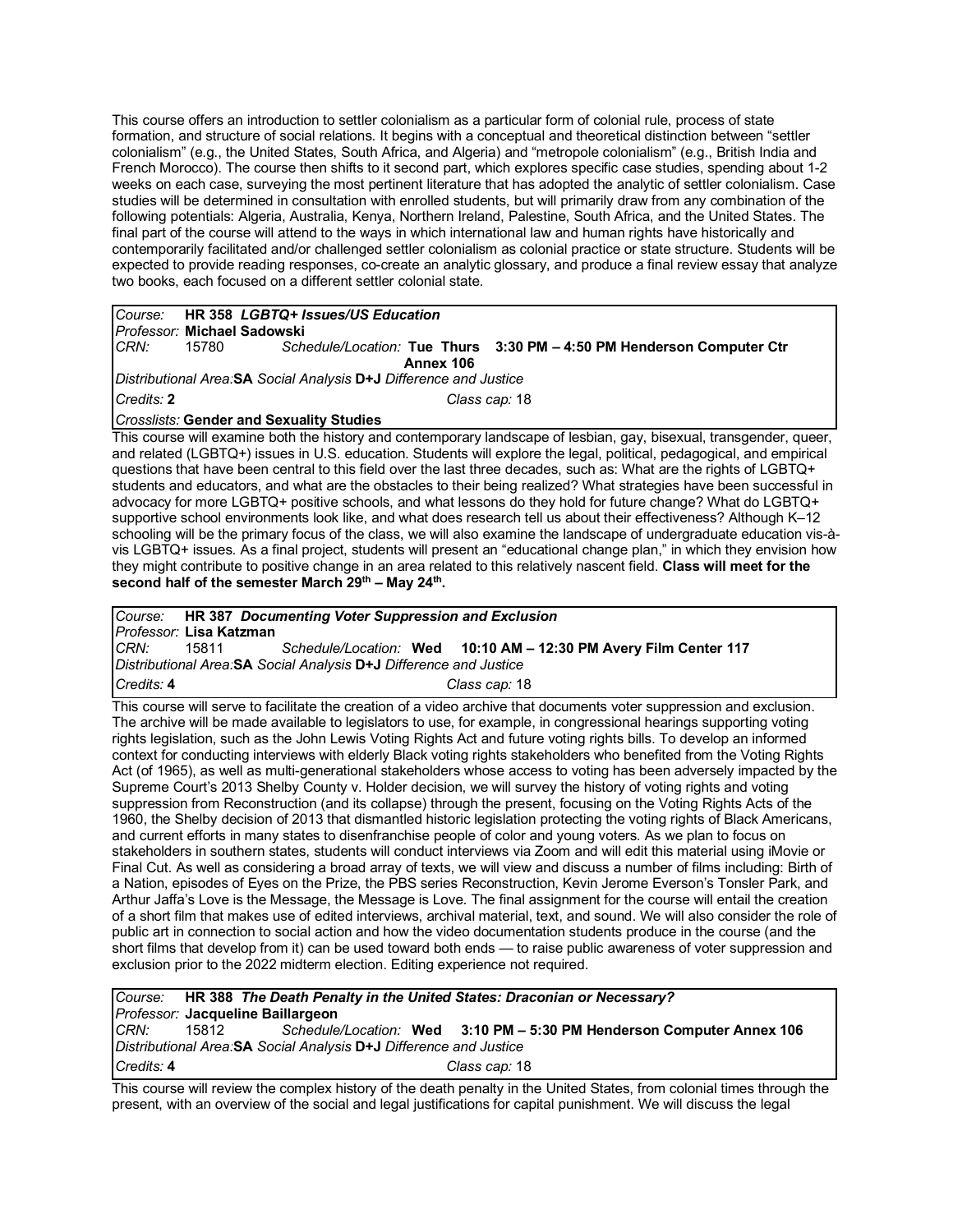procedures involved in the death penalty today, from charging through execution, including the significant roles played by the victims' family, prosecutor, defense attorney, trial and appellate judges, jury, and executioner. We will explore some historical and contemporary controversies surrounding the administration of the death penalty, including potential innocence, juveniles, people with intellectual disabilities or mental illness, methods of execution, race and gender biases, costs, and deterrence. Last but not least, we will examine the death penalty in an international context. Where is the death penalty still in use in the  $21<sup>st</sup>$  century, and where has it been abolished? We'll look at movements to end the death penalty both in the US and abroad. Films, judicial opinions, legal scholarship, news accounts of executions, and death row autobiographies are among the sources we will turn to in an effort to understand the historical and contemporary meanings of the death penalty.

### *Course:* **CC 108 B** *The Courage to be: The Face of the Other Professor:* **Joshua Boettiger** *CRN:* 15984 *Schedule/Location:* **Mon Thurs 1:30 PM - 2:50 PM Olin 307** *Distributional Area:***MBV** *Meaning, Being, Value* **LA** *Literary Analysis in English Credits:* **4** *Class cap:* 16

The French Jewish philosopher Emmanuel Levinas described ethics as the encounter with the face of the other. But what does it actually mean to encounter the face of another, especially in situations where we see that particular other as a threat – such as in Israel-Palestine or in our polarized American political landscape? What is at stake in our learning to endure this encounter without either fleeing from before the other or attempting to dominate them? These questions point to the possibility of cultivating a courage that comes directly out of lived relationship as opposed to ideology. Our course will begin with an investigation into the work of Levinas, whose philosophy developed directly as a response to the Holocaust, and bring his thought to bear on some of the more vexing issues of our time. We will also approach this conversation from different angles – exploring writings by William James and Hannah Arendt, as well as those of poets C.D. Wright, Ilya Kaminsky, and the contemporary Nigerian writer, Chris Abani, who writes that such encounters hold, "the recognition...that we all stand at the edge of the same abyss."

*Course:* **HR 354** *Reproductive Health and Human Rights Professor:* **Helen Epstein** *CRN:* 15611 *Schedule/Location:* **Thurs 9:10 AM – 11:30 AM OSUN** *Distributional Area:***SA** *Social Analysis* **D+J** *Difference and Justice Credits:* **4** *Class cap:* 20 *Crosslists:* **Africana Studies; Gender and Sexuality Studies; Global & International Studies**

Centuries ago, a radical shift in attitudes and norms concerning sexual, reproductive and family life began spreading from one society to another. Scholars call it the Demographic Transition, narrowly defined as a progressive reduction in the size of families and an increase in the survival of children, but its causes and consequences included political

turmoil, personal and romantic upheavals, intellectual and artistic movements, the spread of diseases like syphilis and AIDS and new ideas about self and identity. This Open Society University Network course will explore how individuals, groups and governments have responded, and continue to respond, to these changes through policy and social movements related to population growth, contraception, sexually transmitted diseases, sex work and sex trafficking, maternal mortality, abortion, gender violence and other issues. The role of historical context, including the Industrial Revolution, the Cold War, the decolonization of the developing world and the Global War on Terror will be emphasized. *This is an OSUN class and is open to Bard students as well as students from multiple OSUN partner institutions.*

# *Course:* **LIT 2381** *Translating Tact*

*Professor:* **Thomas Wild** *CRN:* 15935 *Schedule/Location:* **Tue Thurs 5:10 PM - 6:30 PM Olin 204** *Distributional Area:***LA** *Literary Analysis in English* **D+J** *Difference and Justice*

*Credits:* **4** *Class cap:* 22

### *Crosslists:* **German Studies; Human Rights; Written Arts**

"Tact" could be regarded as "the art of not treating all things in the same way," writes translator Kate Briggs: a "fine responsiveness to the concrete", a manifestation of 'discretion' in the sense of 'to differentiate', understood as a particular "attentiveness to difference." In a first step, we will explore this notion as a literary practice through works on and in translation (e.g., Rosmarie Waldrop "Lavish Absence", Anne Carson "NOX"). In a second step, we will reflect on further political and ethical implications of "tact" by comparing various translations of works by Paul Celan, whose German poems and prose confront the challenge of responding to the Holocaust; correspondingly, we will discuss M. NourbeSe Philip's translation of a legal record, the only trace of hundreds murdered Africans on the Middle Passage in 1781, into her poem "Zong!". Is this a breach of tact – to discuss such utterly different historical experiences and artistic responses together, in relation to each other? We will engage with this open-ended question, debated in recent years along the notion of "multidirectional memory" (Michael Rothberg), by considering, e.g.,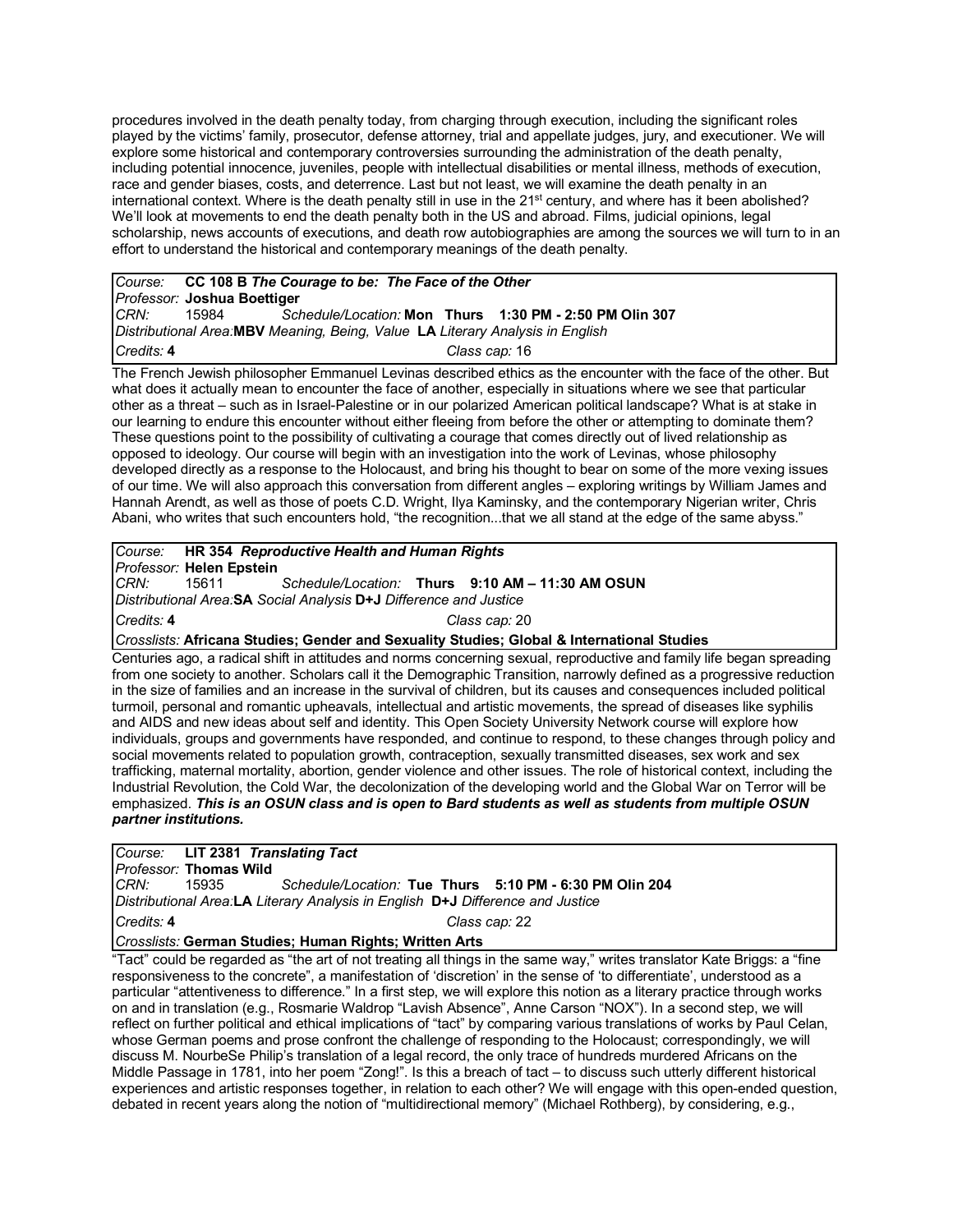W.E.B. Du Bois' writing on the Warsaw Ghetto and Hannah Arendt's account of colonial imperialism in Africa. Further readings will include works by Ilse Aichinger, John Ashbery, Édouard Glissant, William Kentridge, Ann Lauterbach, Fred Moten, Uljana Wolf. In order to reflect on the task of tact for our own writing, this course welcomes to explore a diverse range of critical approaches, including the analytical essay as well as other creative formats and media. All readings will be in English (translation). - Students who wish to discuss German texts in the original are welcome to request an accompanying tutorial.

|                                                  |  | Course: LIT 279 Japanese Folklore                             |  |  |  |
|--------------------------------------------------|--|---------------------------------------------------------------|--|--|--|
| Professor: Wakako Suzuki                         |  |                                                               |  |  |  |
| CRN:                                             |  | 15715 Schedule/Location: Mon Thurs 1:30 PM - 2:50 PM Olin 203 |  |  |  |
| Distributional Area.FL Foreign Languages and Lit |  |                                                               |  |  |  |
| Credits: 4<br>Class cap: 22                      |  |                                                               |  |  |  |
| <i><b>Crosslists: Asian Studies</b></i>          |  |                                                               |  |  |  |

This course explores a wide range of cultural expressions from premodern to contemporary Japan: magic, epic narratives, local legends, myth, folktales, fairy tales, urban legends, stories of the supernatural, music, discourses of monsters, images of witches, religious festivals, manga, anime, and film. Rather than focusing on the survey of folklore, we examine its ontological dimension, historical roots and epistemological shifts along with the development of industrial capitalism. Through our discussions and readings, we will also tackle some of the ideas and assumptions underlying the notion of the folk. Who are the folk? From when and where does the concept of a folk people originate inside and outside of Japan? Is the folk still a viable, relevant category today? How does it treat regional versus national identity? As we analyze the construction of this concept, we will consider its implications for the Japanese and our own perception of Japan. By looking at folklore and magic across East Asia, we also move beyond confines of "Japanese" folklore and grapple with critical discourses related to (de)colonization and (dis)enchantment, in relation to re-reading of primitive accumulation and a Marxist-feminist viewpoint. Includes works by Lafcadio Hearn, Yanagita Kunio, Akutagawa Ryunosuke, Enchi Fumiko, Izumi Kyoka, Ueda Akinari, Mizuki Shigeru, Kobayashi Masaki, Kurosawa Akira, Mizoguchi Kenji, Miyazaki Hayao, Shinkai Makoto and many others. The course will be conducted in English, and students who wish to read Japanese texts in the original are welcome to discuss with the instructor. This course is part of the World Literature Course offering.

*Course:* **LIT 2205** *Stalin and Power*

*Professor:* **Jonathan Brent**

*CRN:* 15720 *Schedule/Location:* **Fri 3:10 PM - 5:30 PM Olin 201** *Distributional Area:***LA** *Literary Analysis in English*

*Credits:* **4** *Class cap:* 20

### *Crosslists:* **Historical Studies; Russian Eurasian Studies**

Josef Stalin was indisputably one of the central political figures of the Twentieth Century. Inheritor of leadership of the Soviet state after Lenin's death, he was both directly responsible for his regime's monstrous criminality and the architect of its survival in the face of internal threats and the Nazi invasion of 1941. Stalin remains an enigmatic presence in world history today. At his death in 1953, Molotov said that he will live in the hearts of all progressive peoples forever; yet by 1956, his crimes were denounced publicly, his body was removed from the Lenin mausoleum, , and his image erased from Soviet society. Only with the collapse of the Soviet Union in 1991 did Stalin return to public awareness and now it can be said that he is, paradoxically, fully rehabilitated within contemporary Russian society. This class will explore the enigma of Stalin and his enduring power through primary documents, biography, and the most recent scholarship.

|                                                                                |                                   | Course: LIT 3356 Modernism and Fascism: Cultural Heritage and Memory |               |  |  |
|--------------------------------------------------------------------------------|-----------------------------------|----------------------------------------------------------------------|---------------|--|--|
|                                                                                | <i>Professor:</i> Franco Baldasso |                                                                      |               |  |  |
|                                                                                |                                   |                                                                      |               |  |  |
| Distributional Area.LA Literary Analysis in English D+J Difference and Justice |                                   |                                                                      |               |  |  |
| Credits: 4                                                                     |                                   |                                                                      | Class cap: 15 |  |  |

### *Crosslists:* **Human Rights; Italian Studies**

Is it possible to think of modernity without taking into account fascism? Why were so many modernists, from Ezra Pound to F.T. Marinetti and Gertrude Stein fascinated by fascist dystopia and actively contributed to its propaganda? This course approaches the rise of fascism in Italy as an expression of political and social palingenesis, and focuses on the transnational reach of its memory and cultural heritage. Through the literary works of Anna Banti, Curzio Malaparte, Ennio Flaiano and Maaza Mengiste, and films by Federico Fellini, Lina Wertmüller and Liliana Cavani we will analyze how the memory of fascism and modernism has been shaped according to the needs of the political present and successively contested, reframed, and reused. Still today, fascist heritage haunts the cityscapes of Italy and the countries it occupied in East Africa and the Mediterranean through monuments, modernist architecture, and the isolation of Roman ruins. The course finally examines how visual artists, activists and writers take cues from this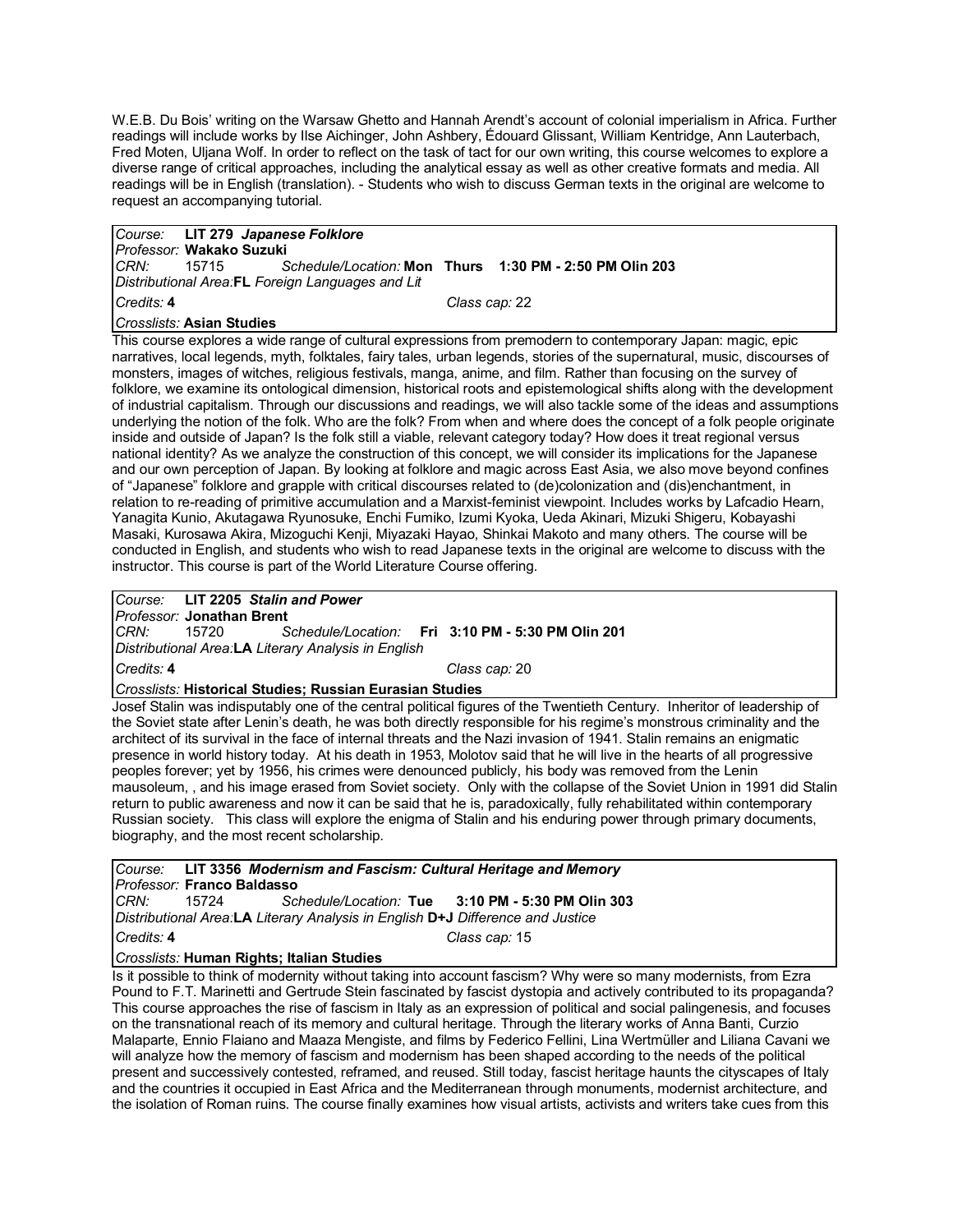difficult heritage, in order to challenge collective memories and the culture of empire. This is an OSUN Collaborative Course taught in cooperation with courses on global modernism offered at the American University of Beirut (Lebanon), Bard College (USA), Bard College Berlin (Germany), BRAC University (Bangladesh), and the Universidad de los Andes (Colombia). Common sessions, lectures, readings, and/or assignments will offer opportunities for connections across the network, but the core teaching of the course will be fully in person. It is also an elective course in the OSUN MA Program in Human Rights and the Arts.

# *Course:* **MUS 146** *Jazz Histories of Sound and Communication*

*Professor:* **Whitney Slaten**

*CRN:* 15442 *Schedule/Location:* **Wed Fri 5:10 PM - 6:30 PM Hegeman 102** *Distributional Area:***AA** *Analysis of Art*

*Credits:* **4** *Class cap:* 20

### *Crosslists:* **Africana Studies; American Studies**

Jazz history is plural. It begins as histories of expressions by African descendants in the New World, as well as how their sounds and social positions have both attracted and resisted the participation of allies and oppressors in the construction of jazz as American culture. Histories such as these foreground assertions of jazz as both an American sound and the sound of something broader. The various lifeworlds of jazz—local and global, past and present—lead to questions about the music's folk, popular, and art music categorization. Through a framework of exploring the history of jazz through specific sounds and surrogate communications, this course surveys the development of musical aesthetics set within specific social contexts that reveal how improvisation wields the production and reception of sounds and communications within and beyond the bandstand. Students in the survey course will read, present, and discuss writing about jazz and its periods. Lectures will situate specific media examples of performances across folk, popular, and art contexts, in ways that also foreground the significance of individual and group agency. Examples of race, gender, class, nationality, generation, and their intersections in jazz music will be the focus of the final research paper assignment.

*Course:* **PHIL 360** *Feminist Philosophy Professor:* **Daniel Berthold** *CRN:* 15632 *Schedule/Location:* **Tue 3:10 PM – 5:30 PM Olin 309** *Distributional Area:***MBV** *Meaning, Being, Value* **D+J** *Difference and Justice Credits:* **4** *Class cap:* 16

*Crosslists:* **Gender and Sexuality Studies; Human Rights**

The course will examine a variety of feminist philosophical approaches to issues surrounding modern culture's production of images of sexuality and gender. Some background readings will provide a sketch of a diverse range of feminist theoretical frameworks – liberal, socialist, radical, psychoanalytic, and postmodern – with readings from Alison Jaggar, Simone de Beauvoir, Annie Leclerc, Christine Delphy, Julia Kristeva, Luce Irigaray, Sarah Kofman, and Hélène Cixous. We will then turn to an exploration of such issues as the cultural enforcement of both feminine and masculine gender identities, the mass-marketing of popular cultural images of sexuality, gender, and race, the urban environment and women's sense of space, the intersection of feminism and environmentalism, the logic of subjection governing cultural ideals of women's bodies (dieting, exercise, clothing, bodily comportment), issues of rape, sexual violence and harassment, pornography, and feminist perspectives of different ethnic groups. We will also screen a number of films and videos, including the Anita Hill/Clarence Thomas hearings, Madonna's "Truth or Dare," and documentaries on the pre-Stonewall femme-butch bar-scene culture of the 1950s and 60s, anorexia, rape on campus, the pornographic film industry, and several others.

*Course:* **PS 257** *Nations, States and Nationalism Professor:* **Sanjib Baruah** *CRN:* 15642 *Schedule/Location:* **Wed Fri 10:10 AM – 11:30 AM Hegeman 102** *Distributional Area:***SA** *Social Analysis Credits:* **4** *Class cap:* 22

*Crosslists:* **Global & International Studies**

Nationalism is often thought of as the centrifugal force that led to the dissolution of empire, and nation-states as the anti-thesis of empires and imperialism. However, historically, the relations between nations and empires have been more complicated. Nation-states did not neatly supersede empires; the two had co-existed for a long period. Moreover, while it may be convenient to think of all the member-states of the United Nations as nation-states, many of them have within them a medley of "national" groups and cultures. The course will interrogate the received wisdom regarding the transition from empire to nation and ask critical questions about the global political order that emerged following the crisis of colonial empires in the last century giving particular attention to the discourse of failed states and the new iteration of nation-building that emerged in the West at the beginning of this century that has disturbing affinity with imperial practices.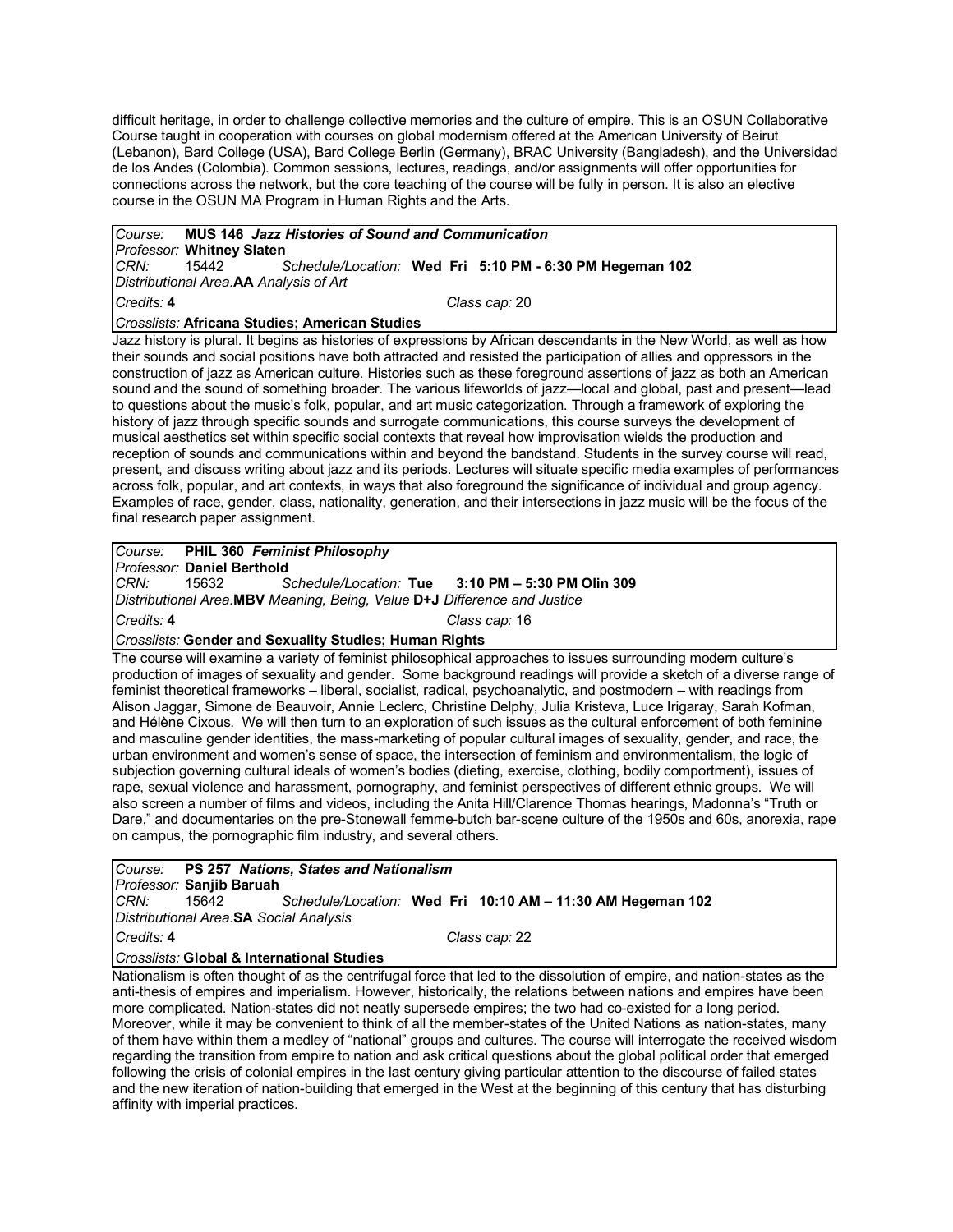### *Course:* **PS 273** *Diplomacy in International Politics Professor:* **Frederic Hof** *CRN:* 15643 *Schedule/Location:* **Mon Wed 10:10 AM – 11:30 AM Olin 305** *Distributional Area:***HA** *Historical Analysis Credits:* **4** *Class cap:* 18 *Crosslists:* **Global & International Studies; Human Rights**

This course explores the history, complexity and changing nature of diplomacy. Students will gain an understanding of the goals, constraints, and structures of diplomacy: diplomatic corps, embassies, consulates, envoys, and nontraditional diplomats. They will then examine the evolution of these components as new diplomatic tools have appeared: public diplomacy, cyber diplomacy; expeditionary (combat zone) diplomacy, and track II diplomacy. Using case studies drawn from over seventy years of national, multi-national, and international diplomatic efforts to mitigate and ultimately end the Arab-Israeli conflict, students will be exposed to the application of real-world diplomacy under the most complex, contentious, and difficult circumstances. This course will enhance students' understanding of international relations, foreign policy formulation and implementation, the history of diplomacy, diplomatic tradecraft, and the multigenerational diplomatic efforts to end Arab-Israeli conflict.

# *Course:* **PSY 141 C** *Introduction to Psychological Science Professor:* **Frank Scalzo**

*CRN:* 15382 *Schedule/Location:* **Tue Thurs 3:30 PM – 4:50 PM Hegeman 102** *Distributional Area:***SA** *Social Analysis*

*Credits:* **4** *Class cap:* 22

*Crosslists:* **Mind, Brain, Behavior**

How does the mind create the reality we perceive? How do experiences shape the brain, and how do processes in the brain influence thought, emotion and behavior? This course investigates these and similar questions by studying the science of the human mind and behavior. The course covers topics such as memory, perception, development, psychopathology, personality, and social behavior. A focus is on the biological, cognitive, and social/cultural roots that give rise to human experience. Additionally, the course will consider how behavior differs among people, and across situations.

## *Course:* **PSY 220** *Social Psychology*

*Professor:* **Kristin Lane**

*CRN:* 15387 *Schedule/Location:* **Tue Fri 1:30 PM – 2:50 PM Hegeman 308** *Distributional Area:***SA** *Social Analysis*

*Credits:* **4** *Class cap:* 22

### *Crosslists:* **Gender and Sexuality Studies; Sociology**

Social Psychology is the scientific study of human thought, behavior, and feelings in their social contexts. This class will survey many of the processes that influence and are influenced by our interactions with others, such as attitude formation and change, conformity and persuasion. We will also use principles of social psychology to understand the ordinary origins of benevolent (e.g., altruism, helping behavior) and malevolent (e.g., aggression, prejudice) aspects of human behavior. Throughout the course, we will emphasize the influence of culture, race, and gender on the topics addressed. Students should have completed Introduction to Psychological Science or its equivalent. This course fulfills the Cluster B requirement for the Psychology Major.

*Course:* **PSY 231** *Neuroscience Professor:* **Frank Scalzo** *CRN:* 15388 *Schedule/Location:* **Tue Thurs 10:10 AM – 11:30 AM Hegeman 102** *Distributional Area:***SA** *Social Analysis Credits:* **4** *Class cap:* 22 *Crosslists:* **Mind, Brain, Behavior**

The ability to express thoughts and emotions, and to interact with the environment, is dependent in large part on the function of the nervous system. This course will examine basic concepts and methods in the study of brain, mind, and behavior. Topics include the structure and function of the central nervous system, brain development, learning and memory, emotion, sensory and motor systems, the assessment of human brain damage, and clinical disorders such as schizophrenia, epilepsy and Parkinson's disease. Prerequisite: Introduction to Psychological Science, Foundations of Mind, Brain and Behavior, Introduction to Neurobiology, or permission of the instructor.

*Course:* **REL 117** *Hindu Religious Traditions Professor:* **Hillary Langberg**